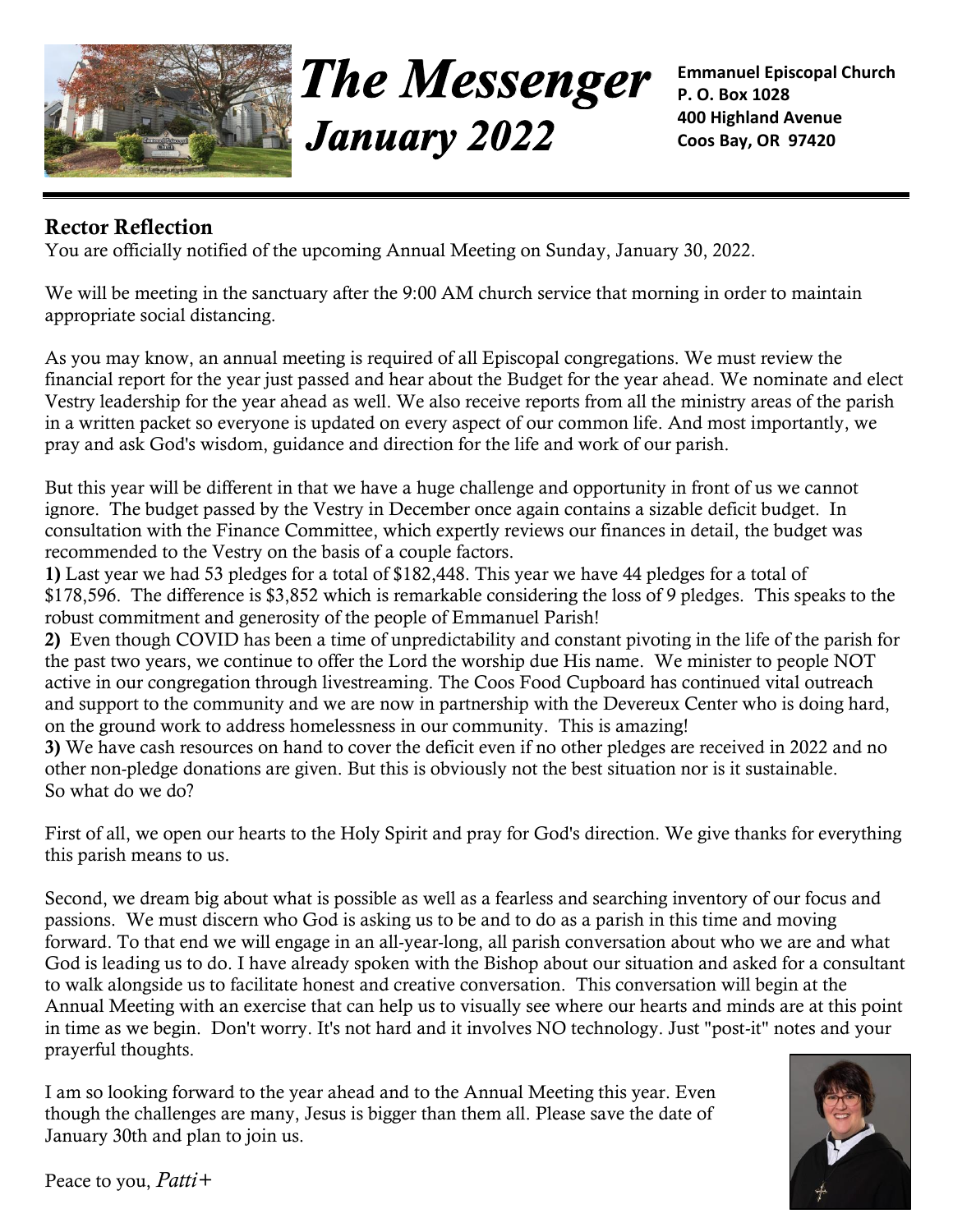

## **Parish Holiday Potluck Brunch Welcomes the Season**

Christmas baubles, bows and sparkling stars made a cheery atmosphere for our Parish Holiday Potluck Brunch, held December 5. Wonderful fellowship reflected our gatherings through many years, and, as is our custom, the Emmanuel cooks set a generous buffet with favorite side dishes and desserts -- all to accompany the center of the feast, delicious French toast and ham prepared by our Brunch hosts, John and Michelle Sweet. Loanne Lark and Janet Huggins adorned the undercroft in a style that recalled our favorite Christmas traditions. A warm thank you to all who took part in our festive gathering, a bright beginning to the Christmas season.



# **Music Ministry**

Dear Emmanuel,

January will be my last month as your Parish Music Director. I am heading to San Diego to be close to my hanai mom, with a new job opportunity. I am grateful for all of you - especially for the adventurous spirit of the choir, Kerri's unceasing kindness and good cheer, and the inimitable Rev. Patti, who gives new depth and meaning to the term "awesome sauce" - and leave with wonderful memories, knowing I will miss you! Speaking of missing you, Dolly doesn't know what to say, except "i wuvf u"!

Wishing you many blessings in 2022, as I have been blessed by all of you, *Kate Moody*

P.S. Thank you for the sweet stocking gifts!

### **Offering envelopes are available for pickup in the church entryway.**

If you prefer your envelopes to be mailed, please email Kerri at [Administrator@episcopalcoosbay.org.](mailto:Administrator@episcopalcoosbay.org)

Office hours: Monday - Friday, 9:00 AM - 1:00 PM \*Afternoon hours until 5 PM are available by calling the office at 541-269-5829.

## **Coos Food Cupboard**

Thank you for all of your generous support of the Coos Food Cupboard in 2021. Donations of insulated gloves, hats, socks, and waterproof ponchos for the month of January would be greatly appreciated. *Thank you!*

We wish to thewk you all for all the<br>help you prouzed our family thru the<br>food cupboard, we are always treated food cupboard, we did not love. With digning, washing in Vessel for<br>Everyon. is such a Louing Vessel for are in need at your doors. We love you all so much. Wishing you a Christmas merry moment after another.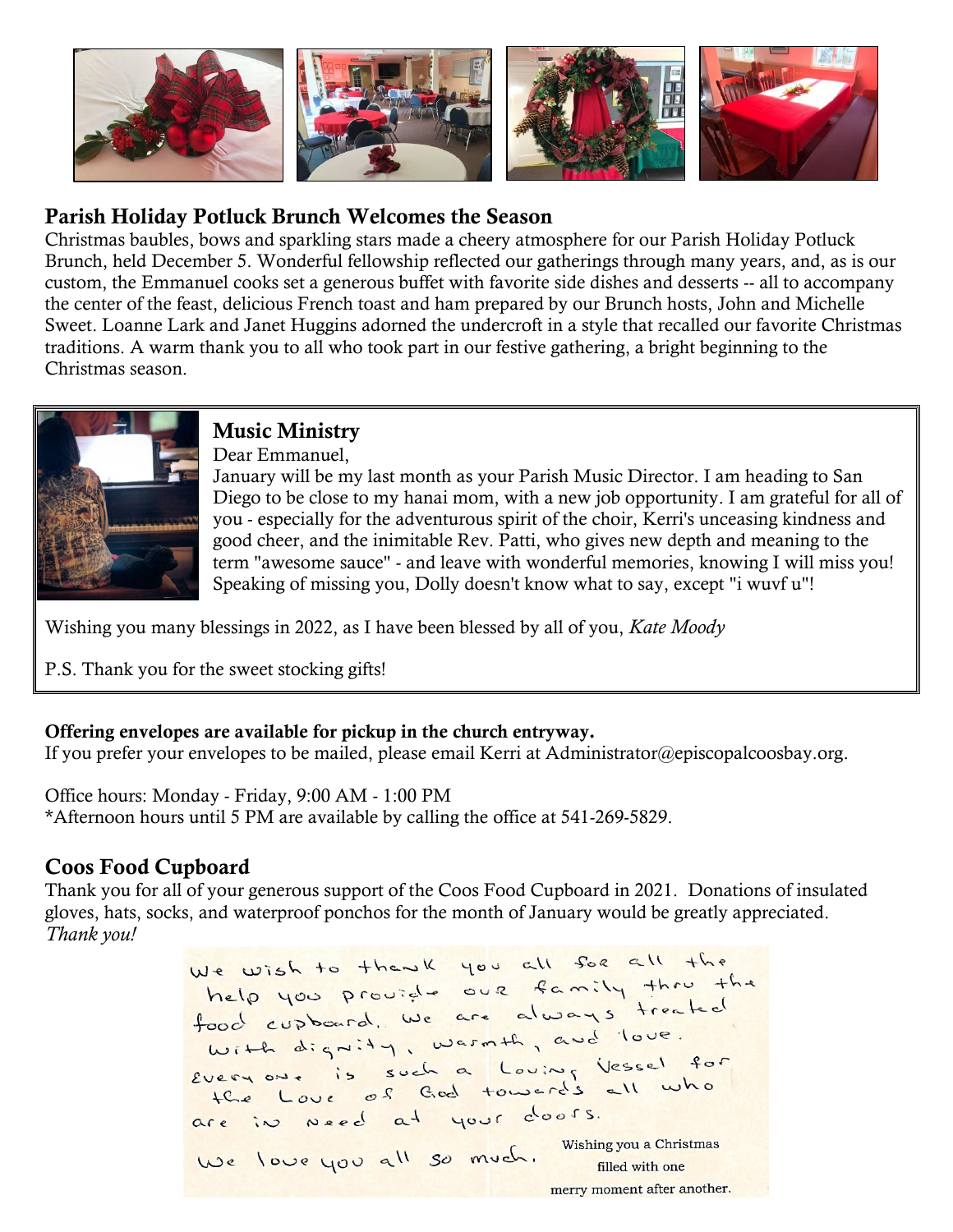

#### **Emmanuel's Christmas Baskets**

It was Emmanuel's twentieth year for the Christmas Basket Program and it was a huge outpouring of generosity! The elementary and middle schools in the Coos Bay and North Bend area were contacted in October, with a total of nine schools. They submitted names of families and children that were in need of assistance to make a memorable Christmas. In total, there were 29 families and 78 children.

There are so many in the Emmanuel family that help in so many ways – in the planning, the giving, the shopping, the wrapping and distribution. Some of the super shoppers were Elizabeth Roman, Susan Vineyard, Terry Laird and Susan Foreman; some of the super wrappers were Liz Cowden, Janet and Bob Huggins, Sam & Jennifer Pollard. And I can't begin to name all those that provided support in other ways financial support, decorating the preschool in a Christmas theme (Thank you Rev. Patti and your team of elves), arranging the room (two or three times, thank you Terrye and David Laird), volunteering to distribute the gifts, making phone calls … the list goes on. It takes a village and I'm so humbled to be part of this one.

~submitted by Patti Nichols

I was impressed with the wonderful gifts all received and appropriate for their individual needs and requests. Parents were very impressed and thankful when they picked up their basket. Several were surprised and pleased with toilet paper and other hygiene products included.

~Liz Cowden

Everyone connected with the Christmas Baskets knows that it couldn't have been accomplished without Patti Nichols' very diligent leadership. Her long hours of work and attention to meticulous detail were the hallmark of her efforts. Her foresight in ordering gifts early in order to have them shipped and received in time for this Christmas was another of her insightful contributions. Thank you, Patti.

~Elizabeth Roman

### **Christmas Eve Faux Pas**

Well THAT was awkward! What was supposed to be a shared meal among Christmas Eve service attendees ended up to be a small group of a few people who happened to stop by and ask what was going on in the kitchen.

Long story short, Rev. Patti and I got our wires crossed.

Here's what happened:

In mid-December, I got a huge ham on sale at Fred Meyer with no plan for how I was going to consume it. Then it occurred to me, it would make a great meal for celebrating Christmas Eve! So I asked Rev. Patti if I could cook dinner for those in attendance at the 4:00 pm service. I had asked her NOT to announce in the newsletter or at previous Sunday services because it really was just a simple offering to people who attend the service and who may not have had plans for Christmas Eve... At least that was what was in my head. What Rev. Patti heard was "don't announce it" and that carried right up and through the Christmas Eve service. WIRES CROSSED. So nobody knew about it except for Rev. Patti and her crew, and Mark and Judy Jennings. So bunches of food and not enough people to eat it. And then it gets worse…